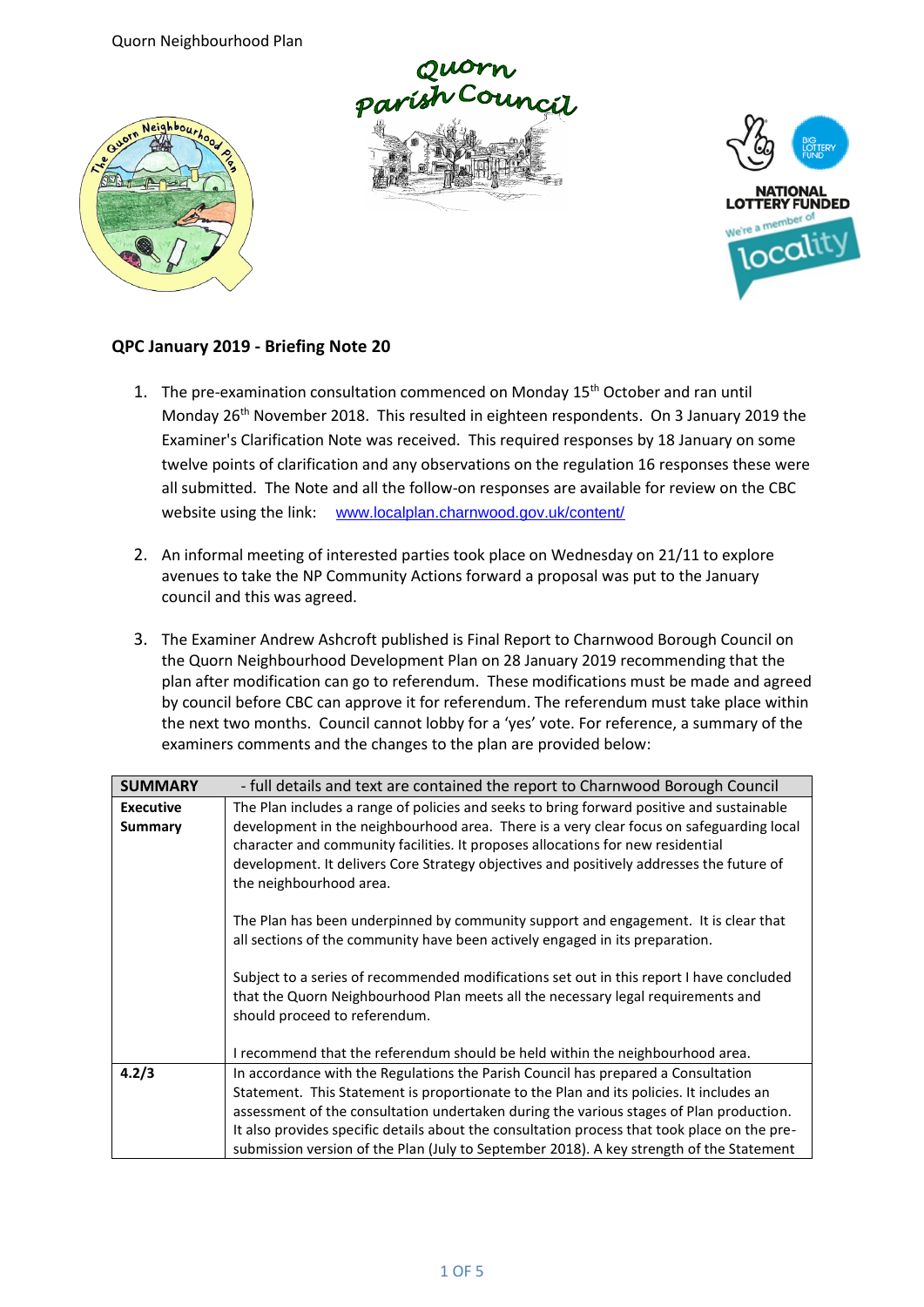|                   | is its high-level approach that is underpinned by detailed appendices. The Statement sets         |
|-------------------|---------------------------------------------------------------------------------------------------|
|                   | out details of the comprehensive range of consultation events that were carried out.              |
| 4.6/7             | It is clear that consultation has been an important element of the Plan's production.             |
|                   | Advice on the neighbourhood planning process has been made available to the                       |
|                   | community in a positive and direct way by those responsible for the Plan's preparation.           |
|                   | From all the evidence provided to me as part of the examination, I can see that the Plan          |
|                   | has promoted an inclusive approach to seeking the opinions of all concerned throughout            |
|                   | the process.                                                                                      |
| 5.14              | I was also able to understand something about the local geology from the granodiorite             |
|                   | boulder in the Church View Gardens. I also saw the stonework celebrating the Silver               |
|                   | Jubilee and the Bat Sculpture statue in the attractive civic area between High Street and         |
|                   | Church Lane.                                                                                      |
| 6.1               | The submitted Basic Conditions Statement has helped considerably in the preparation of            |
|                   | this section of the report. It is a well-presented, informative and very professional             |
|                   |                                                                                                   |
|                   | document.                                                                                         |
| 6.10              | In the environmental dimension the Plan positively seeks to protect its natural, built and        |
|                   | historic environment. It has specific policies on development and design principles               |
|                   | (Policy S2), on proposed Areas of Separation (Policy ENV1), on local green spaces (Policy         |
|                   | ENV2) and on trees, woodland and hedges (Policy ENV4).                                            |
| 6.12              | I consider that the submitted Plan delivers a local dimension to this strategic context. The      |
|                   | Basic Conditions Statement helpfully relates the Plan's policies to policies in the               |
|                   | development plan. Subject to the recommended modifications included in this report I am           |
|                   | satisfied that the submitted Plan is in general conformity with the strategic policies in the     |
|                   | development plan. Indeed, it positively seeks to deliver the ambitions of the Local Plan          |
|                   | Core Strategy in the neighbourhood area.                                                          |
| 7.3               | I am satisfied that the content and the form of the Plan is fit for purpose. It is distinctive    |
|                   | and proportionate to the Plan area. The wider community and the Parish Council have               |
|                   | spent time and energy in identifying the issues and objectives that they wish to be               |
|                   | included in their Plan. This sits at the heart of the localism agenda.                            |
| 7.8/9             | These introductory sections of the Plan set the scene for the range of policies. They do so       |
|                   | in a concise and proportionate way. The Plan is presented in a professional way. It is            |
|                   | colourful and makes a very effective use of tables and maps. A very clear distinction is          |
|                   | made between its policies and the supporting text. It also draws a very clear connection          |
|                   | between the Plan's objectives and its resultant policies.                                         |
|                   | The initial elements of the Plan set the scene for the policies. They are commendable to          |
|                   | the extent that they are proportionate to the Plan area.                                          |
|                   | In this part of the summary items in <b>bold</b> are modifications to the existing policies those |
|                   | wit a line through are to be deleted.                                                             |
| Policy S1:        | Revise the settlement boundary in Figure 2 to exclude the parcel of land to the north of          |
| <b>Settlement</b> | Farley Way which is the subject of a current planning application.                                |
| <b>Boundary</b>   | Delete last sentence.                                                                             |
|                   | Development outside the defined Settlement Boundary on the Reserve Site identified in             |
|                   | Policy H3 will be acceptable subject to complying with the terms of that policy.                  |
| <b>Policy S2:</b> | I am satisfied that the existing VDS reflects key principles in the NPPF which plainly post-      |
| <b>Design</b>     | date the approval of the VDS itself. In particular, it plans positively for high quality and      |
| Guidance          | inclusive design, it has developed a robust and comprehensive policy, it proposes outlines        |
|                   | of design principles and does so in a locally distinctive yet non-prescriptive way.               |
|                   | Nevertheless, I recommend modifications to the policy so that it adopts a policy format           |
|                   | based on the principles of good design.                                                           |
|                   |                                                                                                   |
|                   | POLICY S2: DESIGN GUIDANCE - New development will be required to-should reflect the               |
|                   | guidance in the current Quorn Village Design Statement (Appendix E).                              |
|                   | New development will be supported where it respects the character or appearance of                |
|                   | the neighbourhood area and, where appropriate, incorporates vernacular building                   |
|                   | materials.                                                                                        |
|                   |                                                                                                   |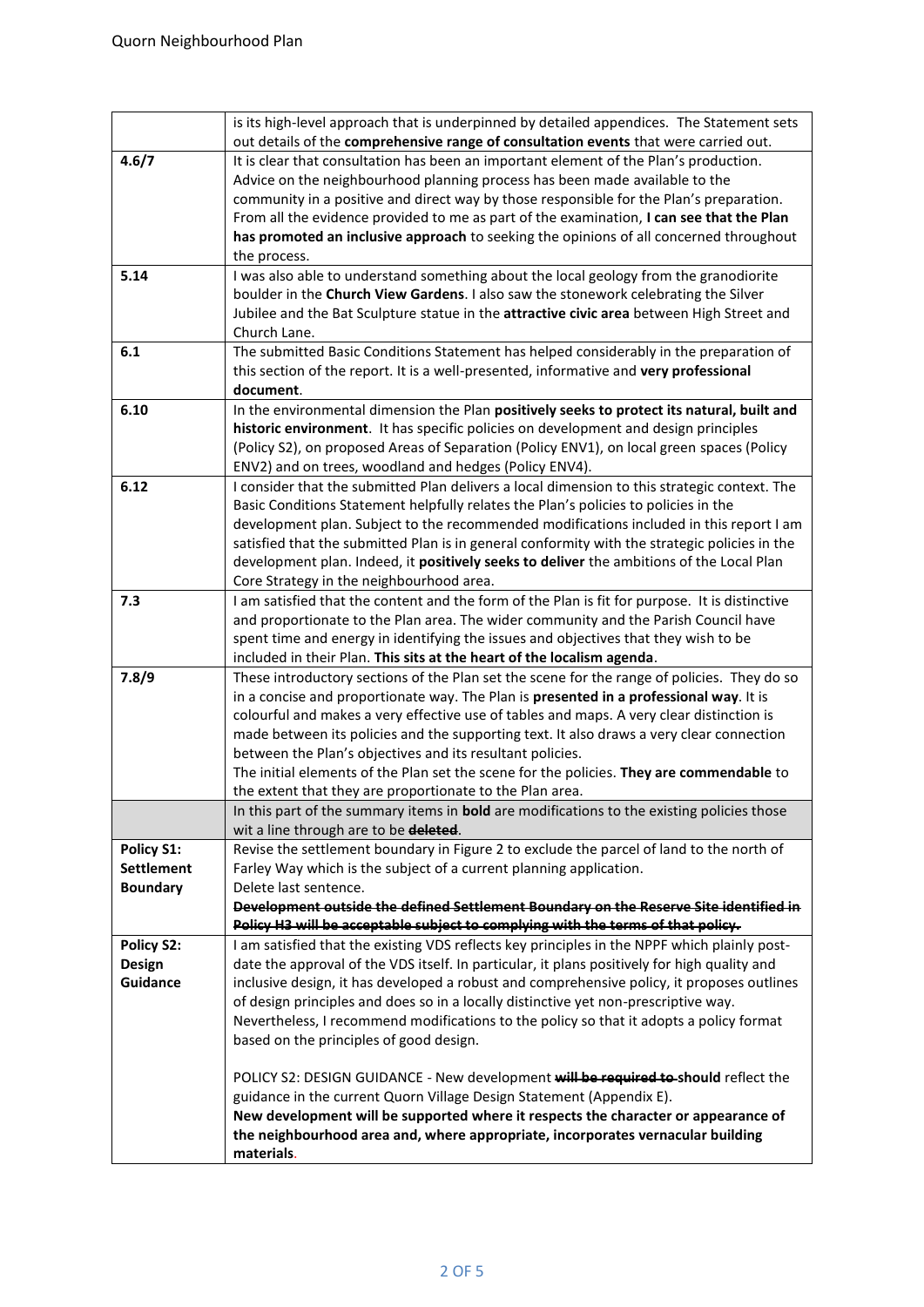| Policy H1:<br><b>Residential</b><br><b>Site Allocation</b> | Technical comments from the Environment Agency and Severn Trent on the issue of<br>drainage and potential flooding. These technical issues were raised with the Parish<br>Council during the course of the examination. Following discussions with the parties<br>involved in the development of the site the Parish Council has proposed an amendment |
|------------------------------------------------------------|--------------------------------------------------------------------------------------------------------------------------------------------------------------------------------------------------------------------------------------------------------------------------------------------------------------------------------------------------------|
|                                                            | to the geographic extent of the allocated site. In summary it excludes the land within                                                                                                                                                                                                                                                                 |
|                                                            | flood zone 2.                                                                                                                                                                                                                                                                                                                                          |
|                                                            | POLICY H1: RESIDENTIAL SITE ALLOCATION - Land is allocated for residential                                                                                                                                                                                                                                                                             |
|                                                            | development at the location shown below at figure 3 (a), within the new LTD boundary.                                                                                                                                                                                                                                                                  |
|                                                            | Development at this site will be supported subject to the following criteria:                                                                                                                                                                                                                                                                          |
|                                                            | Land is allocated for approximately 75 dwellings on land to the north-east of                                                                                                                                                                                                                                                                          |
|                                                            | Loughborough Road, Quorn as shown on Figure 3a subject to the following criteria:                                                                                                                                                                                                                                                                      |
|                                                            | a) The development will provide for a minimum of 75 dwellings;                                                                                                                                                                                                                                                                                         |
|                                                            | b) The development provides for a range and mix of new dwellings. Priority should be<br>given to dwellings of 3 bedrooms or fewer in line with policy H3;                                                                                                                                                                                              |
|                                                            | c) Flooding concerns are addressed through the provision of a pumping station within                                                                                                                                                                                                                                                                   |
|                                                            | the development and open channels provided to enhance drainage, with appropriate                                                                                                                                                                                                                                                                       |
|                                                            | landscaping incorporated and 3 soak away areas provided; The development takes                                                                                                                                                                                                                                                                         |
|                                                            | appropriate account of surface water drainage and the existing drainage channels                                                                                                                                                                                                                                                                       |
|                                                            | within the site and provides appropriate remediation measures where necessary.                                                                                                                                                                                                                                                                         |
|                                                            | d) The development provides a satisfactory access to the highways network                                                                                                                                                                                                                                                                              |
|                                                            | e) its design includes, as appropriate, sustainable drainage systems (SuDS) with ongoing                                                                                                                                                                                                                                                               |
|                                                            | maintenance provision, other surface water management measures and permeable                                                                                                                                                                                                                                                                           |
|                                                            | surfaces;                                                                                                                                                                                                                                                                                                                                              |
|                                                            | f) The badgers' set is retained, and harm mitigated;                                                                                                                                                                                                                                                                                                   |
|                                                            | g) A play area to development plan standards is provided, located away from the main                                                                                                                                                                                                                                                                   |
|                                                            | access point;                                                                                                                                                                                                                                                                                                                                          |
|                                                            | h) Off-road car parking is to be provided in line with Highways authority requirements,<br>with additional spaces for visitors. in accordance with development plan standards.                                                                                                                                                                         |
| Policy H2:                                                 | In the event that the access issue is resolved the site has the ability to be considered                                                                                                                                                                                                                                                               |
| <b>Reserve Site</b>                                        | within the context of the emerging Local Plan and/or a future review of the                                                                                                                                                                                                                                                                            |
|                                                            | neighbourhood plan (in the event that it is 'made').                                                                                                                                                                                                                                                                                                   |
|                                                            | Delete policy and supporting text                                                                                                                                                                                                                                                                                                                      |
| Policy H3:                                                 | POLICY H3: HOUSING MIX - Any new housing development proposals should provide a                                                                                                                                                                                                                                                                        |
| <b>Housing Mix</b>                                         | mixture of housing types specifically to meet identified local needs in Quorn. Support will                                                                                                                                                                                                                                                            |
|                                                            | be given to dwellings of 1, 2 and 3 bedrooms and to homes suitable for older people and                                                                                                                                                                                                                                                                |
|                                                            | those with restricted mobility. 4-plus bedroom units may be included in the mix of                                                                                                                                                                                                                                                                     |
|                                                            | dwellings but will be expected to comprise a clear minority. and where they are                                                                                                                                                                                                                                                                        |
|                                                            | included within the overall composition of the site, they should be in a clear minority to                                                                                                                                                                                                                                                             |
|                                                            | the number of 1,2 and 3 bedroom houses                                                                                                                                                                                                                                                                                                                 |
| Policy H4:<br><b>Affordable</b>                            | No change                                                                                                                                                                                                                                                                                                                                              |
| <b>Housing Provision</b>                                   |                                                                                                                                                                                                                                                                                                                                                        |
| <b>Policy H5:</b>                                          | POLICY H5: WINDFALL DEVELOPMENT - Small residential development proposals within                                                                                                                                                                                                                                                                       |
| Windfall                                                   | the Settlement Boundary will be supported subject to proposals being well designed                                                                                                                                                                                                                                                                     |
| <b>Development</b>                                         | where they are well-designed, and meeting comply with the relevant requirements set                                                                                                                                                                                                                                                                    |
|                                                            | out in other policies in the Development Plan and where such development:                                                                                                                                                                                                                                                                              |
|                                                            | Comprises a restricted gap in the continuity of existing frontage buildings or on<br>a)                                                                                                                                                                                                                                                                |
|                                                            | other sites within the built-up area of Quorn or where the site is closely                                                                                                                                                                                                                                                                             |
|                                                            | surrounded by existing buildings;<br>Retains existing important natural boundaries such as trees, hedges and streams;<br>b)                                                                                                                                                                                                                            |
|                                                            | Does not reduce garden space to an extent where it adversely impacts on the<br>c)                                                                                                                                                                                                                                                                      |
|                                                            | character of the area, or the amenity of neighbours and the occupiers of the                                                                                                                                                                                                                                                                           |
|                                                            | dwelling;                                                                                                                                                                                                                                                                                                                                              |
|                                                            | It provides for a safe vehicular and pedestrian access to the site; and<br>d)                                                                                                                                                                                                                                                                          |
|                                                            | Does not result in an unacceptable loss of amenity for neighbouring occupiers by<br>e)                                                                                                                                                                                                                                                                 |
|                                                            | reason of loss of privacy, loss of daylight, visual intrusion or noise.                                                                                                                                                                                                                                                                                |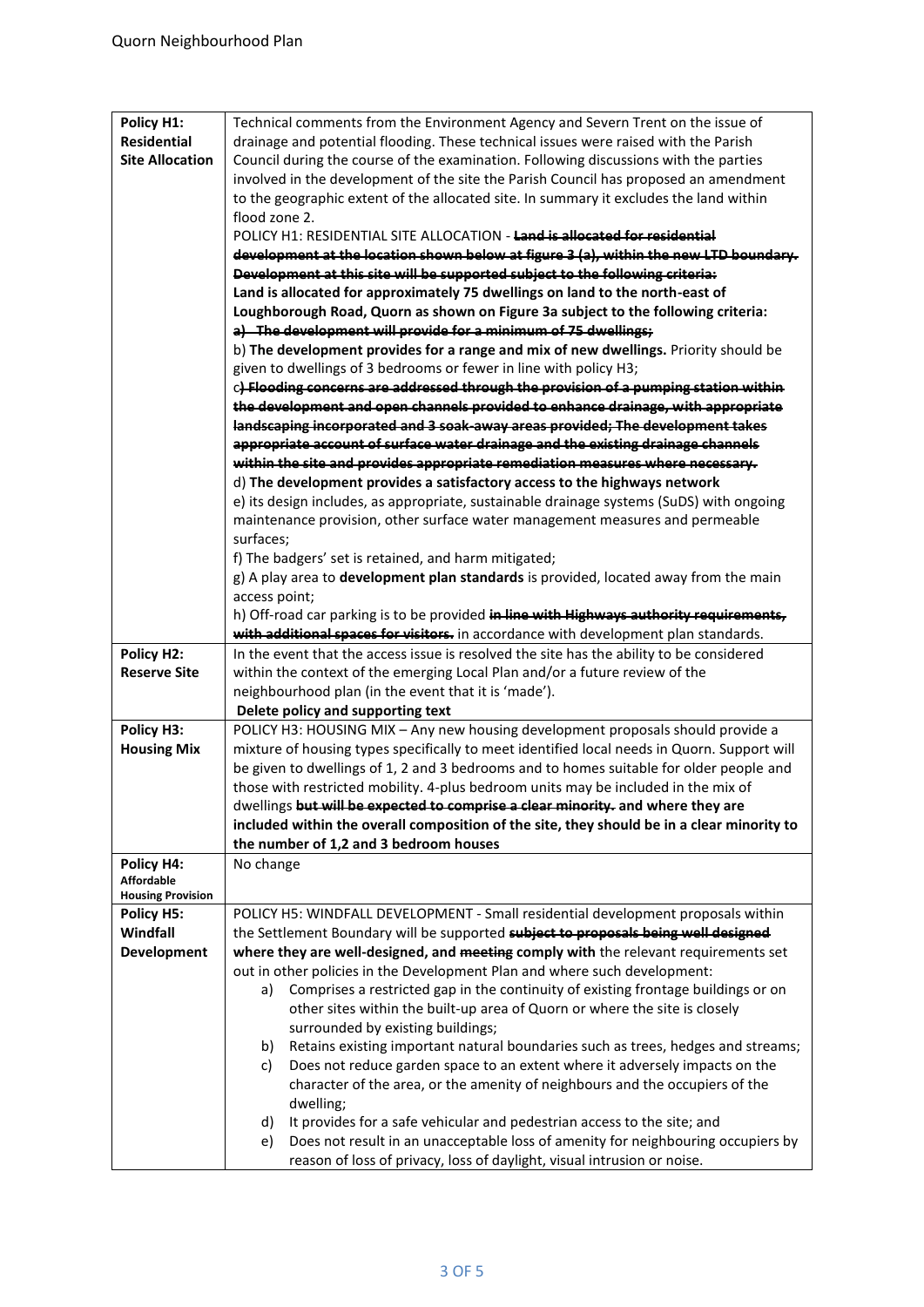| <b>Policy ENV1:</b>     | I recommend that the proposed Area of Separation between Quorn and Loughborough is           |
|-------------------------|----------------------------------------------------------------------------------------------|
| Areas of                | deleted. I have reached this conclusion for the following two reasons: It is an extensive    |
| Separation              | parcel of land which when coupled with the policy wording would represent a strategic        |
|                         | policy which should be determined in a local plan; and in any event its proposed             |
|                         | designation is inadequately supported by evidence.                                           |
|                         |                                                                                              |
|                         | POLICY ENV 1: AREAS OF SEPARATION - To retain the physical and visual separation             |
|                         | between Quorn and Mountsorrel, and between Quorn and Loughborough and                        |
|                         | Woodthorpe, two Area of Separation are designated an Area of Separation is designated.       |
|                         | (figure 6).                                                                                  |
|                         | Development within these areas should be located and designed to maintain and where          |
|                         |                                                                                              |
|                         | possible enhance the separation of the villages.                                             |
| <b>Policy ENV2:</b>     | POLICY ENV 2: LOCAL GREEN SPACE - The following sites are designated as Local Green          |
| <b>Local Green</b>      | Space (see figure 7), where development is ruled out other than in very special              |
| Space                   | circumstances:                                                                               |
|                         | Churchyard of St. Bartholomew's Church (inventory site 995) (also CBC OSSR site (ref)        |
|                         | Barrow Slabs (101) Tom Long's Meadow (108/109/110)                                           |
|                         | Development on the local green spaces will not be supported other than in very special       |
|                         | circumstances.                                                                               |
| <b>Policy ENV3:</b>     | No change                                                                                    |
| <b>Sites of Natural</b> |                                                                                              |
| <b>Environment</b>      |                                                                                              |
| Significance            |                                                                                              |
| <b>POLICY ENV 4:</b>    | Delete parcels of land 166/168/169 from Figure 9                                             |
| TREES,                  |                                                                                              |
| <b>WOODLAND</b>         | POLICY ENV 4: TREES, WOODLAND AND HEDGES - Development proposals that adversely              |
| <b>AND HEDGES</b>       | affect have an unacceptable adverse effect on trees, woodland and hedges of                  |
|                         | environmental (biodiversity, historical, arboricultural) significance, or of landscape or    |
|                         | amenity value, will be resisted not be supported. New development should be designed         |
|                         | to retain such trees and hedges wherever possible. Where destruction the loss of trees       |
|                         | and hedges cannot be avoided, developers will be-required to plant replacement trees         |
|                         | and/or hedges on site or to provide compensatory planting elsewhere in the Parish.           |
|                         | Hedgerows should be retained and protected. Where minor loss is unavoidable, it should       |
|                         | be minimised, and loss compensated for with replacement planting of locally-appropriate      |
|                         |                                                                                              |
|                         | native species. Development providing a net gain in length and quality of hedgerows will     |
|                         | be encouraged supported.                                                                     |
| <b>Policy ENV5:</b>     | POLICY ENV 5: SITES OF HISTORIC ENVIRONMENT SIGNIFICANCE - Development proposals             |
| Sites of                | that affect the sites of historic environment significance shown in Figure 11 will be        |
| <b>Historic</b>         | expected to should protect the identified features, according to their legislative status,   |
| <b>Environment</b>      | and to give appropriate weight to the contribution they make to the wider coherent           |
| Significance            | historical record. Planning permission will normally be refused Development proposals        |
|                         | that would have a detrimental impact on a site of historic environment significance will     |
|                         | not be supported unless the need for and benefits arising from development in that           |
|                         | location clearly outweigh the loss.                                                          |
| <b>Policy ENV6:</b>     | No change                                                                                    |
| <b>Biodiversity</b>     |                                                                                              |
| <b>Policy ENV7:</b>     | POLICY ENV 7: WILDLIFE CORRIDORS AND HABITAT CONNECTIVITY - Development in the               |
| Wildlife                | Plan Area will be expected to should protect and enhance the identified wildlife corridors   |
| <b>Corridors and</b>    | (fig. 12) and other potential habitat links. <b>4t should not-Development proposals that</b> |
| <b>Habitat</b>          | would create barriers to the permeability of the landscape for wildlife in general, or       |
| Connectivity            | fragment populations of species of conservation concern will not be supported.               |
| <b>Policy ENV8:</b>     | POLICY ENV 8: PROTECTION OF IMPORTANT VIEWS - Development that adversely                     |
| <b>Protection of</b>    | impacts in a significant way on the identified locally important and valued views (figure    |
| <b>Important Views</b>  | 13) will be strongly resisted.                                                               |
|                         | Development proposals should retain and respect where practicable the views within           |
|                         | the village, to and from the village and of the wider landscape in the neighbourhood         |
|                         |                                                                                              |